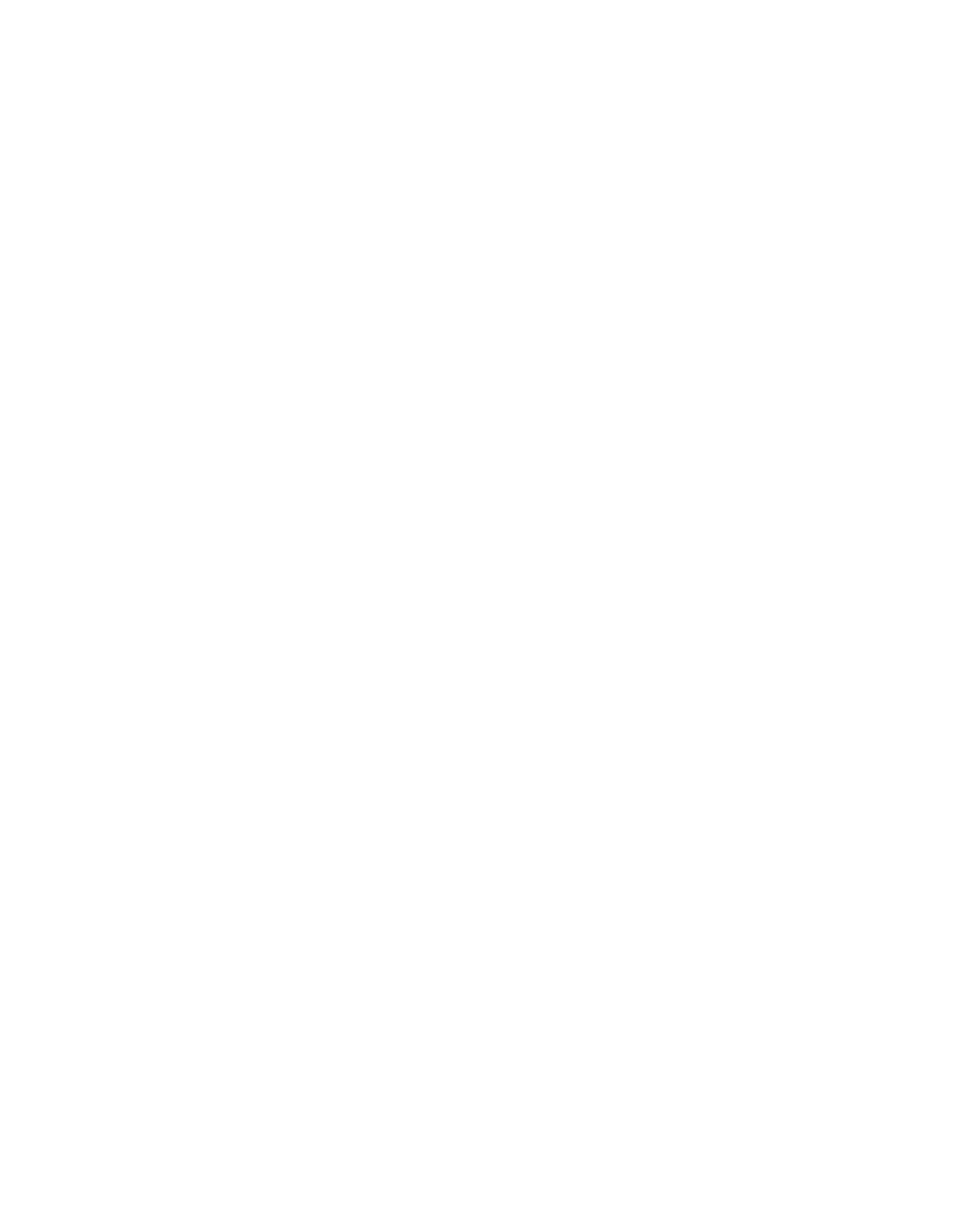The following figures reflect statistics from the 2014-2018 American Community Survey 5-Year Estimates. Additional information may be obtained from the U.S. Census Bureau.

## **POPULATION**

In 1880, the population of Pasadena was 391. One hundred years later, in 1980, the population was 118,072. By 1990, 131,591 people lived in Pasadena. According to the 2010 United States Census, Pasadena's population increased to 140,881. The City's population, as reported by the U.S. Census Bureau, is estimated at 141,029 as of July 1, 2019.

## **AGE**

According to the 2014-2018 American Community Survey Estimates, the median age was 38.1 years. The population by age is: under 5 years, 9,838; 5-9 years, 6,709; 10-14 years, 6,341; 15-19 years, 6,886; 20-24 years, 8,484; 25-34 years, 25,119; 35-44 years, 20,945; 45-54 years, 18,468; 55-59 years, 8,594; 60--64 years, 7,815; 65-74 years, 11,767; 75-84 years, 6,979; 85 years and over, 3,301.

## **ETHNICITY**

Pasadena is an ethnically diverse community. The 2014-2018 American Community Survey Estimates found 35.4 percent of Pasadenans are white, 34.8 percent are Latino, 16.8 percent are Asian, 9.3 percent are African-American, 0.1 percent are American Indian, 0.2 percent Pacific Islander, and 0.1 percent American Indian and Alaska Native, 0.4 percent are some other race, and 3.0 percent report two or more races. (Percentages may add to more than 100 percent because individuals may report more than one race.)

## **LANGUAGE**

English only is spoken at home by 54.8 percent of the population over age five. Spanish is spoken at home by 27.5 percent of the population over age five. The proportion of those speaking a language other than English at home is 45.2 percent.

## **EDUCATION**

The citizens of Pasadena are relatively well educated: The 2014- 2018 American Community Survey Estimates for those that are 25 years of age or over, 88.1 percent are high school graduates and 51.2 percent have at least a bachelor degree or higher. The same 5-year estimates show 33,473 people are enrolled in school, from preschool or nursery school to college or graduate school. Of those, 15,280 are enrolled in elementary or high school; college or graduate school enrollment is 13,406 persons.

## **EMPLOYMENT**

Nearly 76,779 of the population are employed in a wide variety of industries. According to the 2014-2018 American Community Survey Estimates, population 16 years and older are employed as follows: 54.1 percent managerial and professional related occupations; 16.5 percent service occupations; 19.0 percent sales and office occupations; 4.9 percent construction, and maintenance occupations; and 5.5 percent production, transportation and materials moving occupations.